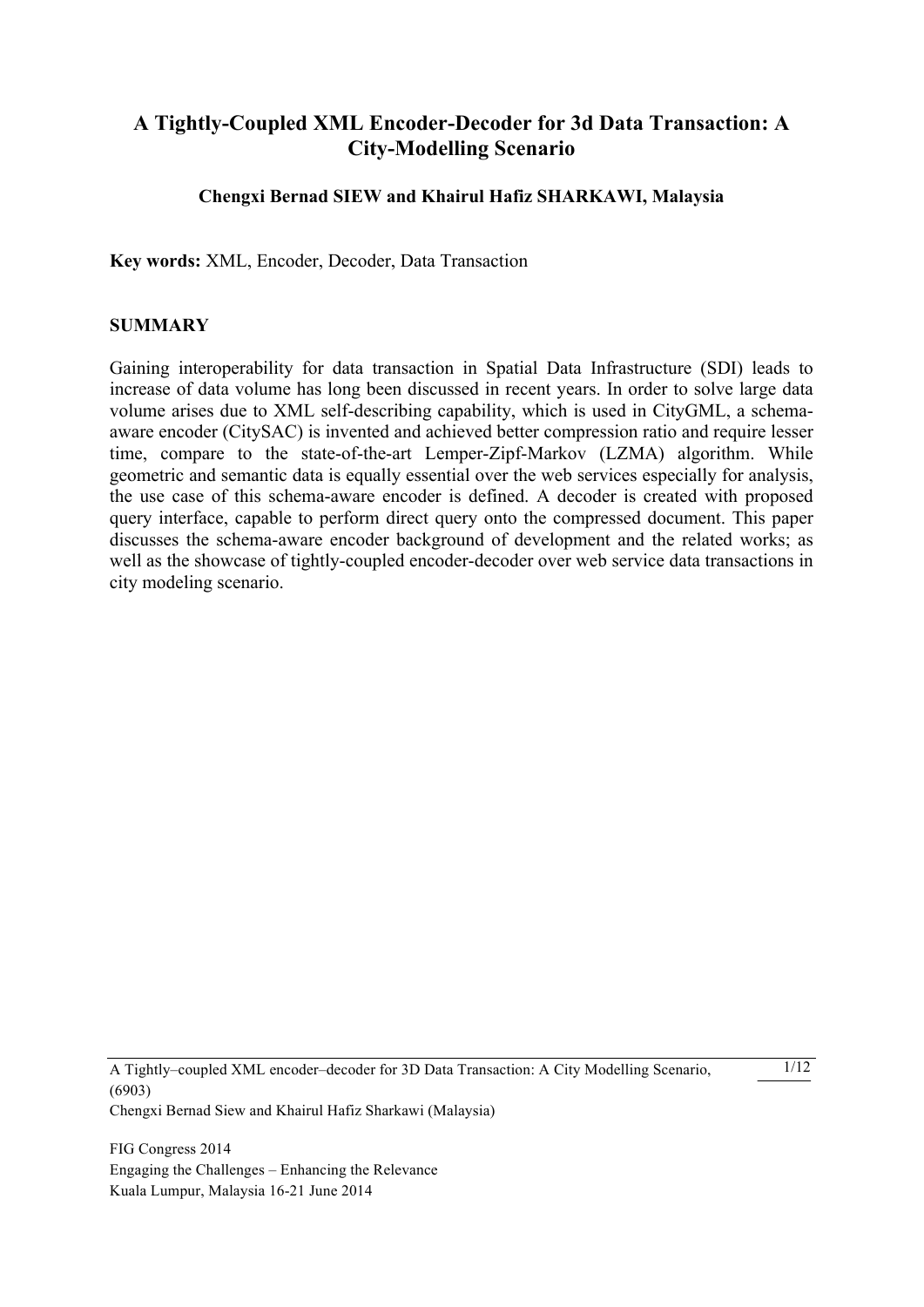# **A Tightly-Coupled XML Encoder-Decoder for 3d Data Transaction: A City-Modelling Scenario**

## **Chengxi Bernad SIEW and Khairul Hafiz SHARKAWI, Malaysia**

## **1. INTRODUCTION**

Sharing of spatial data over the internet has been popular over recent years, where different application-oriented SDIs are discussed in several researches. Moving from 2-dimensional to 3-dimensional extends the paradigm of backend infrastructure to dataset representation. Such extensions are seen in city modelling scenario, where Geography Mark-up Language (GML) is extended to City Geography Mark-up Language (CityGML) and different level-of-details are proposed (Kolbe, 2005). Whereas backend architecture of SDI has extended from Web Feature Service (WFS) to 3D layer represented by X3D via Web 3D Service (W3DS) (Basanow et. al, 2008). X3D supersedes Virtual Reality Mark-up Language (VRML). For visualization, delivering X3D for client-side could fulfil the requirements. Various compression schemes are discussed to efficiently encode geometrically and connectivity of 3D objects. However, semantics data embedded in CityGML is useful for analysis over the web, while not for efficient rendering of client-side visualization, both geometry and semantics data is useful for Web Processing Service (WPS) and sending raw CityGML without compression could require large bandwidth. This paper highlights the XML compression techniques in previous works and proposed a new technique highly suited large geometry inputs such as CityGML.

In this paper, the development of schema-aware encoder for CityGML and its results compared with dictionary and arithmetic compression modules such as 7-zip, WinZIP, InfoSet, etc are briefly discussed, then the following section discusses the development of javascript decoder and how the retrieval process could be done via code-on-demand in web application. The dataset that is used in this re-search is 3D Putrajaya city, managed by Malaysian Geospatial Data Infrastructure (MacGDI).

## **2. BACKGROUND AND RELATED WORKS**

Various compression techniques had been discussed such as geometry compression related by Deering (1995), Isenburg (2000), Taubin (1998), whereas connectivity compression could be sub-divided into edge-based compression and vertex-based compression. Edge-based related techniques are discussed by Rossignac (1999) and Szymczak (2003) while vertex-based techniques are discussed by Alliez (2001) and Touma (1998). Not a single algorithm could serve all scenarios as shown in the review by Peng (2005). In Siew and Abdul Rahman (2013), a schema aware compressor is invented coupling with the LZMA compression module in the final stage. The development of the encoder is well discussed and could be implemented as a component in web services transaction. The main idea of the encoder is to allow "schema-

2/12

Chengxi Bernad Siew and Khairul Hafiz Sharkawi (Malaysia)

A Tightly–coupled XML encoder–decoder for 3D Data Transaction: A City Modelling Scenario, (6903)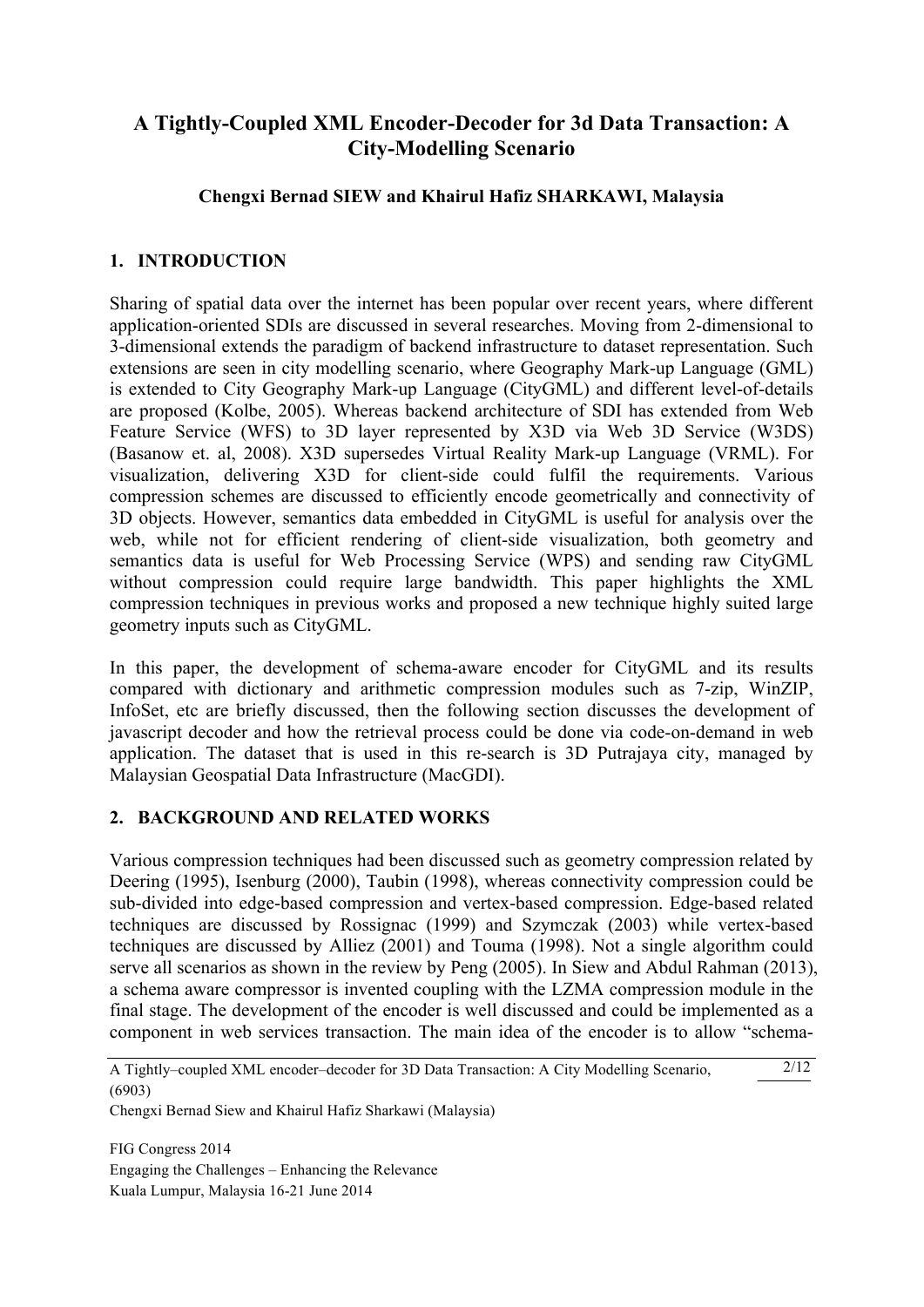awared" binary data transacted which could largely reduce file size up to 8% of original size. As compression schemes are well discussed in Isenburg (2013), this encoder adapts lossless, non-progressive, streaming and random access behavior. On the other hand, some discussed techniques are targeted specifically for XML, such as Infoset dictionary method (Oracle, 2005) and other general text compressors XMill (Liefke et al, 1999), XGrind (Tolani et al, 2002), XPRESS (Min et al, 2003), XComp (Li et al, 2003), XCQ (Ng et. al, 2007). However, none of them are suitable for solving the core problem in transmitting geometry and semantic data in a Document Object Model (DOM) form, which is embedded with equal importance for geometries and semantics information, e.g. CityGML. Some modifications are required for GIS 3D SDI use cases.

XMill (Liefke et al, 1999) implements split, group, and compress methodology and the GZip compression module placed at the last stage. Containers are prepared with structure domain and data domain, and each container is defined via default 8MB window size. To improve XMill, XGrind (Tolani et al, 2002) improved with query ability onto compressed document, while a structure of document is left without encoding. While the improvisation able to solve the query limitation which is not available in previous compressor, XGrind only adapts DTD of XML but not XSD which was introduced later in common XML document. On the other hand, XPRESS (Min et al, 2003) introduced reverse arithmetic encoder which divides the elements and content path into floating [0.0 to 1.0] interval. This concept was being used in other common arithmetic encoders. In addition, this encoder does not encode data types or the value of the elements. In the scenario of XComp (Li et al, 2003), it improves XMill by introducing more containers rather than structure containers, which are data-length container and dictionary container, while XCQ (Ng et. al, 2007) introduced indexing method via Pseudo-Depth-First strategy which builds a DTD tree. Fast Infoset (FI) uses ASN.1 notation which is currently the standard: ITU-T Rec. X.891 and ISO/IEC 24824-1.

While various SDI could be seen from around the world, such as INSPIRE (Infrastructure for Spatial Information in the European Community), Digital China Geospatial Framework (DCGF) (Lia et al, 2008), National Land Information System (NLIS) in Poland (Gazdzicki and Linsenbarth, 2004), and etc shows the importance of spatial data sharing for various requirements. Sharing of data using a common file format such as GML is seen in various researches (Christensen et. al, 2007). Extending 2-dimensional into 3-dimensional SDI initiatives are well discussed in Berlin-3D and Heidelberg-3D (Basanow et al, 2008), which uses CityGML and common data sharing format. Few others example that uses semantics and geometries in analysis are shown in, (Walenciak et. al, 2008) (Stollberg and Zipf, 2008) and (Lanig and Zipf, 2010). This paper aims to discuss the methodology or workflow that involved in developing the decoder for the prebuilt schema aware encoder CitySAC (Siew and Abdul Rahman, 2013) and how the web transaction could achieve interoperability meanwhile allowing binary data transaction within the web service using HTTP protocols.

## **3. THE SCHEMA-AWARE ENCODER**

#### A Tightly–coupled XML encoder–decoder for 3D Data Transaction: A City Modelling Scenario, (6903)

3/12

Chengxi Bernad Siew and Khairul Hafiz Sharkawi (Malaysia)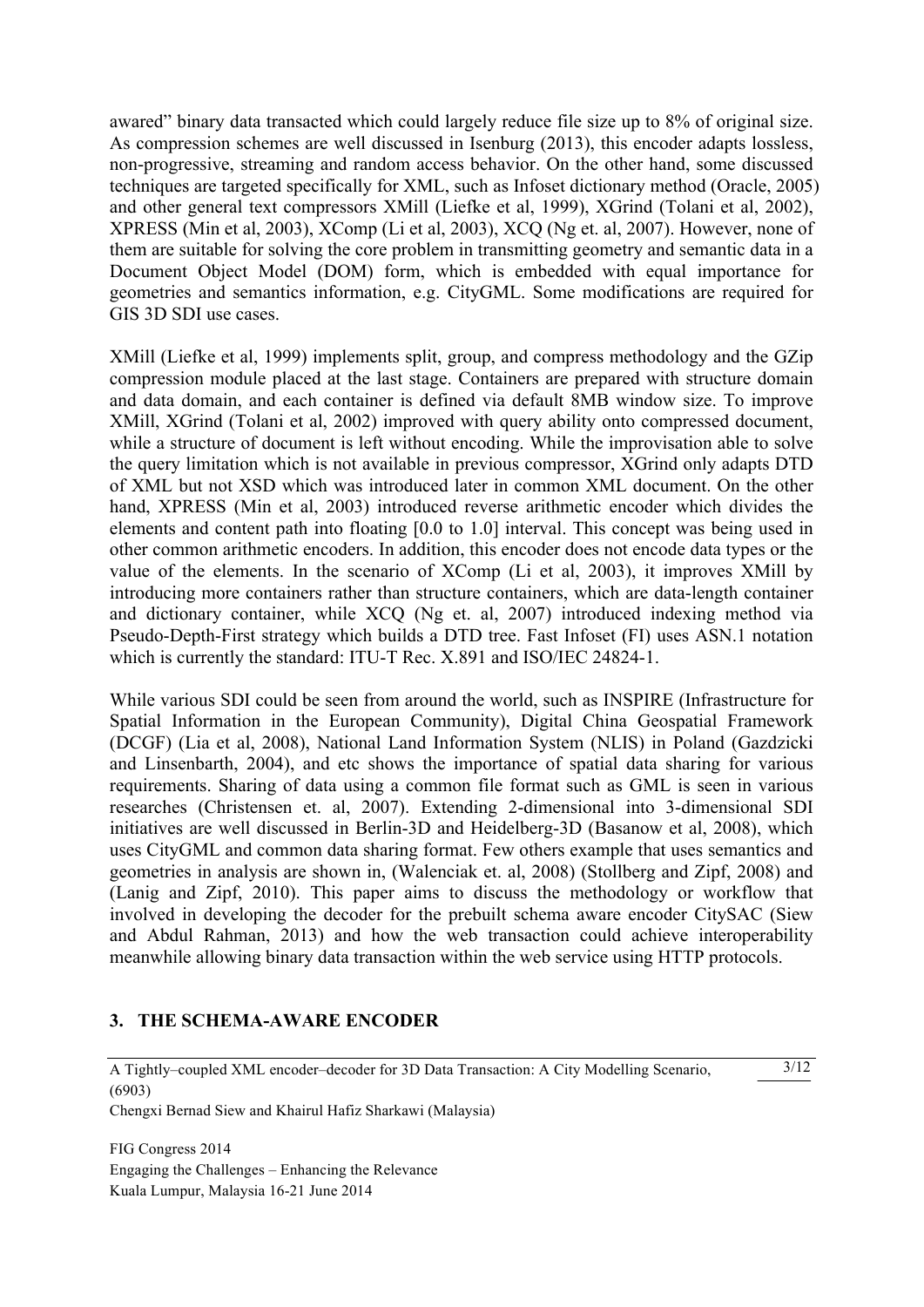The flow of encoding pipeline follows stages discussed by Augeri (2007) shows the general stages on how information is transformed. Since CitySAC using dictionary encoding, all occurrences are indexed and stored. Furthermore, geometries are built in chunk of 65,000 face sets where each face represents a polygon in CityGML. The main idea of the encoder is to follow the XML original structure so query-able capability is retained and compressed content is retrievable. The encoder defines each representation as a symbol denoted in 16-bits.

The compression ratio is calculated with the following equation:

$$
CR_2 = \left(1 - \frac{\text{size of (compressed file)}}{\text{size of (original file)}}\right) \times 100\%
$$

WinZip is used as the benchmark, and this encoder aim to perform better than direct 7-zip results in terms of timespan and compressed size and used 7-zip the final compression stage. It is worth mentioning that the encoder achieved a 35% to 50% better compression rate compare to WinZip (see Figure 3), and 20% to 30% better compression rate compare to direct 7-zip. In near-lossless scheme, better compression ratio is achieved (see Table 1 and Figure 1). The environment for ecoding is shown in Table 3. The time taken in seconds is shown in Figure 2.

|  | Table 1. The compression ratio (near-lossless) with quantization option set to true |  |  |  |
|--|-------------------------------------------------------------------------------------|--|--|--|
|  |                                                                                     |  |  |  |

|                               | Original<br>(MB) | Deflate zip<br>(MB) | <b>Fast-Infoset</b><br>(MB) | <b>LZMA</b><br>(MB) | Bzip2<br>(MB) | $CitySAC +$<br>Deflate (MB) | $CitySAC +$<br><b>LZMA</b><br>(MB) |
|-------------------------------|------------------|---------------------|-----------------------------|---------------------|---------------|-----------------------------|------------------------------------|
| Commercial<br>Building3C6.xml | 0.836            | 0.086               | 0.469                       | 0.073               | 0.079         | 0.072<br>$(91.39\%)$        | 0.056<br>$(93.3\%)$                |
| National<br>Audit xml         | 8.594            | 0.948               | 4.132                       | 0.696               | 0.869         | 0.723<br>$(91.59\%)$        | 0.561<br>$(93.47\%)$               |
| Putrajaya<br>Mosque.xml       | 10.928           | 1.56                | 4.81                        | 0.992               | 1.226         | 0.98<br>$(91.03\%)$         | 0.782<br>$(92.84\%)$               |
| Seri Gemilang<br>Bride.xml    | 27.454           | 3.612               | 12.352                      | 2.714               | 3.519         | 2.59<br>$(90.57\%)$         | 1.94<br>$(92.93\%)$                |

A Tightly–coupled XML encoder–decoder for 3D Data Transaction: A City Modelling Scenario, (6903) Chengxi Bernad Siew and Khairul Hafiz Sharkawi (Malaysia)

 $4/12$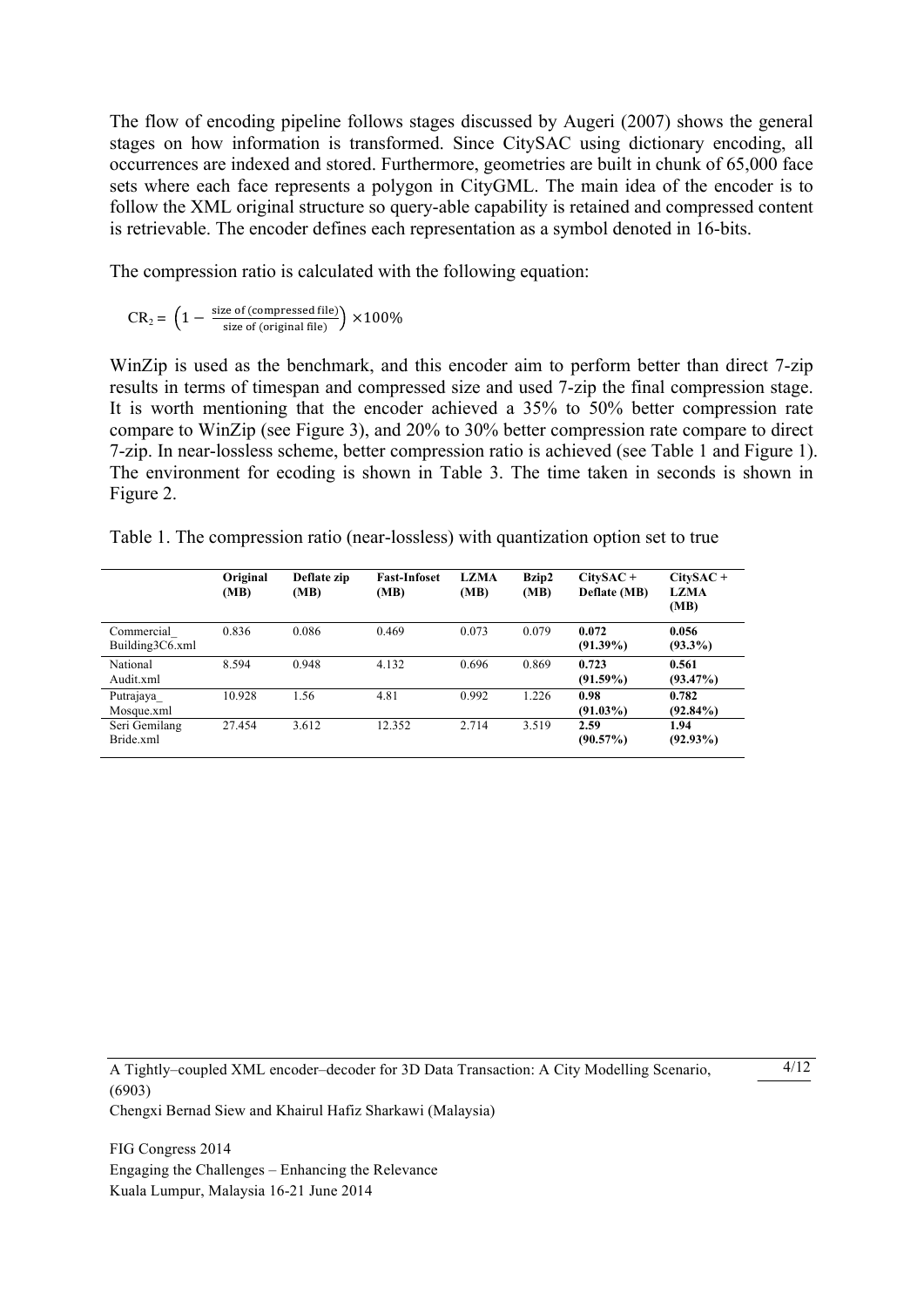

Figure 1. The compression ratio by different techniques based on original file size (Better for higher ratio)



Figure 2. The time consumption for different techniques with default setting (Using Stopwatch library) (Better for lower reading)

5/12

Chengxi Bernad Siew and Khairul Hafiz Sharkawi (Malaysia)

A Tightly–coupled XML encoder–decoder for 3D Data Transaction: A City Modelling Scenario, (6903)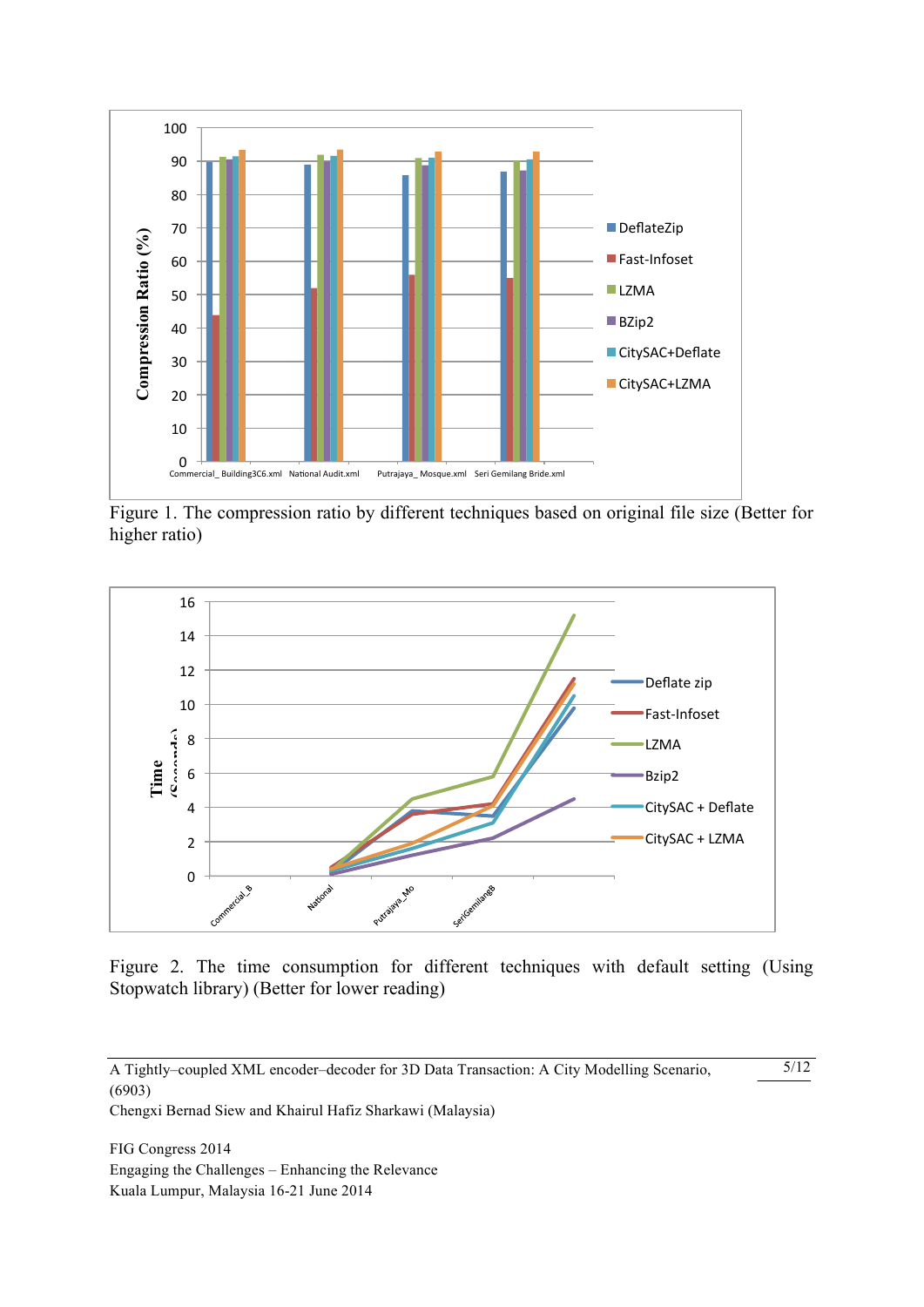

Figure 3. The improvement comparison between DEFLATE and other techniques (Better for higher percentage)

| Techniques\Characteristics | Query-able | <b>Partial</b> |  |
|----------------------------|------------|----------------|--|
|                            |            | decompression  |  |
| <b>Deflate</b>             | No         | No             |  |
| Bzip2                      | No         | No             |  |
| <b>LZMA</b>                | No         | No             |  |
| <b>Fast-Infoset</b>        | Yes        | Yes            |  |
| <b>CitySAC</b>             | Yes        | Yes            |  |

Table 2: The comparison of techniques adopting query-able and partial decompression capabilities

| Processor     | Intel Core i7-3610M 2.3Ghz |
|---------------|----------------------------|
| <b>Memory</b> | 6GB DDR3                   |

A Tightly–coupled XML encoder–decoder for 3D Data Transaction: A City Modelling Scenario, (6903)

6/12

Chengxi Bernad Siew and Khairul Hafiz Sharkawi (Malaysia)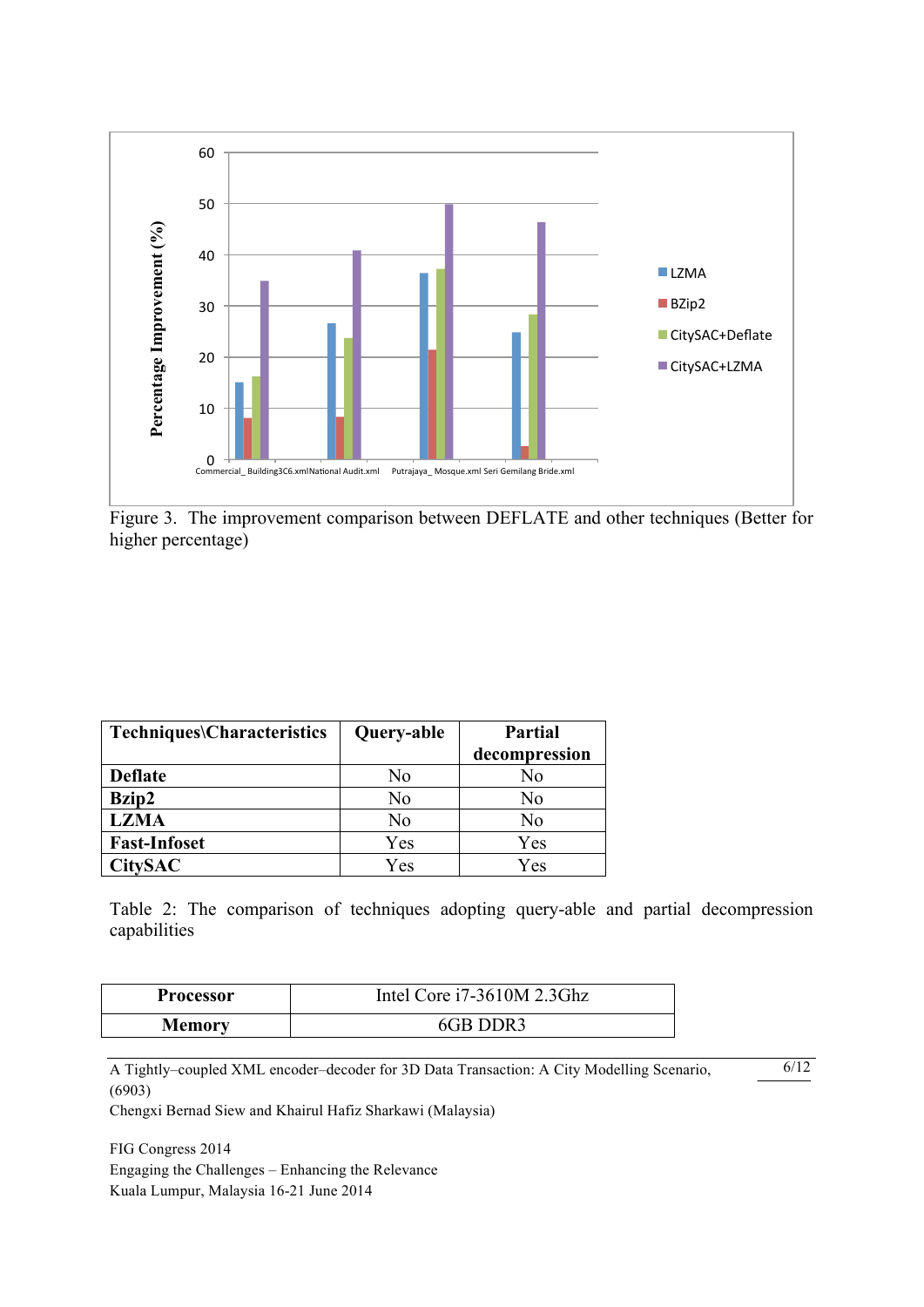| <b>Hard Disk</b>        | 1 TB HDD with 34.6GB free space on C:              |
|-------------------------|----------------------------------------------------|
| <b>Operating System</b> | Windows 7 Professional on DOT.NET<br>Framework 4.5 |

Table 3. The encoding environment

## **4. THE DECODER**

The proposed encoder separated inputs into key XML components such elements, attributes, attribute values, values, URIs and geometries. Key components are identified along with the XPath scanning through the input data. While the data are encoded based on uniform 16-bit symbols, the information is in binary format and a specific decoder which is built in Javascript library is created to decode information both for geometries and semantics. Basically floating points or integers are treated as geometries while semantics are common textual data. The decoder which is built with code-on-demand LZMA or DEFLATE decoder will then decode information and parse to the key components container. While the entire process depends on the query requirements, the information flow basically follows the process depicted in Figure 4. Query interface towards the encoded data is depicted as the modules in Figure 4. With the capability of Javascript to read BigEndian and little-endian binary format, interoperability is achieved on top of binary data. By employing tightlycoupled encoder decoder architecture in web service, it could of course allow small data transfer which could highly reduce the bandwidth consumption and time consumption.

The decoder is built with a binary-reader.js (See jDataView) and lzma.js (See LZMA-JS) which are openly available. With these javascripts the decoder able to decode the binary data and information is retrieved via the modules that allow user to decode fully back to original CityGML file or query the XML tag on-the-fly. Figure 4 shows the workflow for different modules in the decoder. The decoder shows how information could be retrieved by modules that are written in javascript.

A Tightly–coupled XML encoder–decoder for 3D Data Transaction: A City Modelling Scenario, (6903) Chengxi Bernad Siew and Khairul Hafiz Sharkawi (Malaysia)

 $7/12$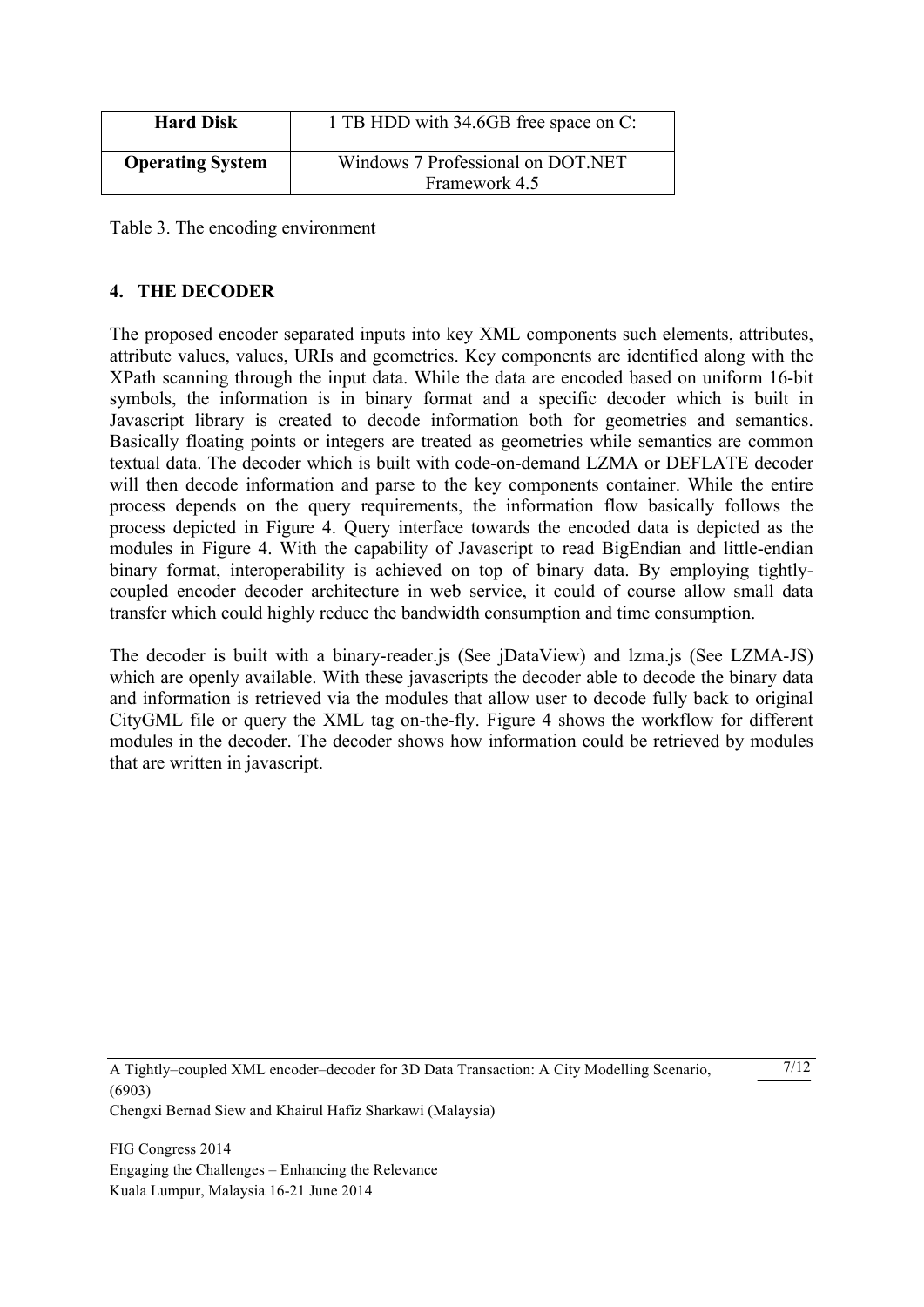

Figure 4. The javascript decoder workflow in modules (Siew and Abdul Rahman, 2013).

The encoded binary stream is retrieved and will be decompressed by on demand lzma.js and decoded stream will be read by binary reader supported by jDataView.js. The reader will then populate the related information in different modules which later on parsed the output for client side applications. The default output of the decoder generates CityGML data. However, using customized module such as routing module, specified data output could be generated such that only geometry array or URI identifier. The cached could then be retrieved as a Document Object Model (DOM).

## **5. IMPLEMENTATION AND DISCUSSIONS**

The implementation of the Javascript decoder in browser script realise the tightly-coupled encoder-decoder architecture, while ensure data interoperability outputs. This approach is a step forward to realize binary stream between client and server without platform-dependency at client side and allow small data size transactions. Though thin-client does not require CityGML as the data input, however the decoder provides advantages for medium-client and thick-client usage, as well as within web services transactions.

For city-modelling scenario, buildings are retrieved based on query such as the Key Value Pair (KVP) formatting. Data from 3D database generates CityGML, transformed into binary stream via the aforementioned encoder and send to receiver. Binary data will then be transferred and be decoded via lzma.js and then be parsed to key components containers and then generates useful information either to CityGML format, or X3D for visualization, or geometry information that built in the decoder via query interface. This process applies to web services where the query generates CityGML at server side, encoded and send to relevant

 $8/12$ 

Chengxi Bernad Siew and Khairul Hafiz Sharkawi (Malaysia)

A Tightly–coupled XML encoder–decoder for 3D Data Transaction: A City Modelling Scenario, (6903)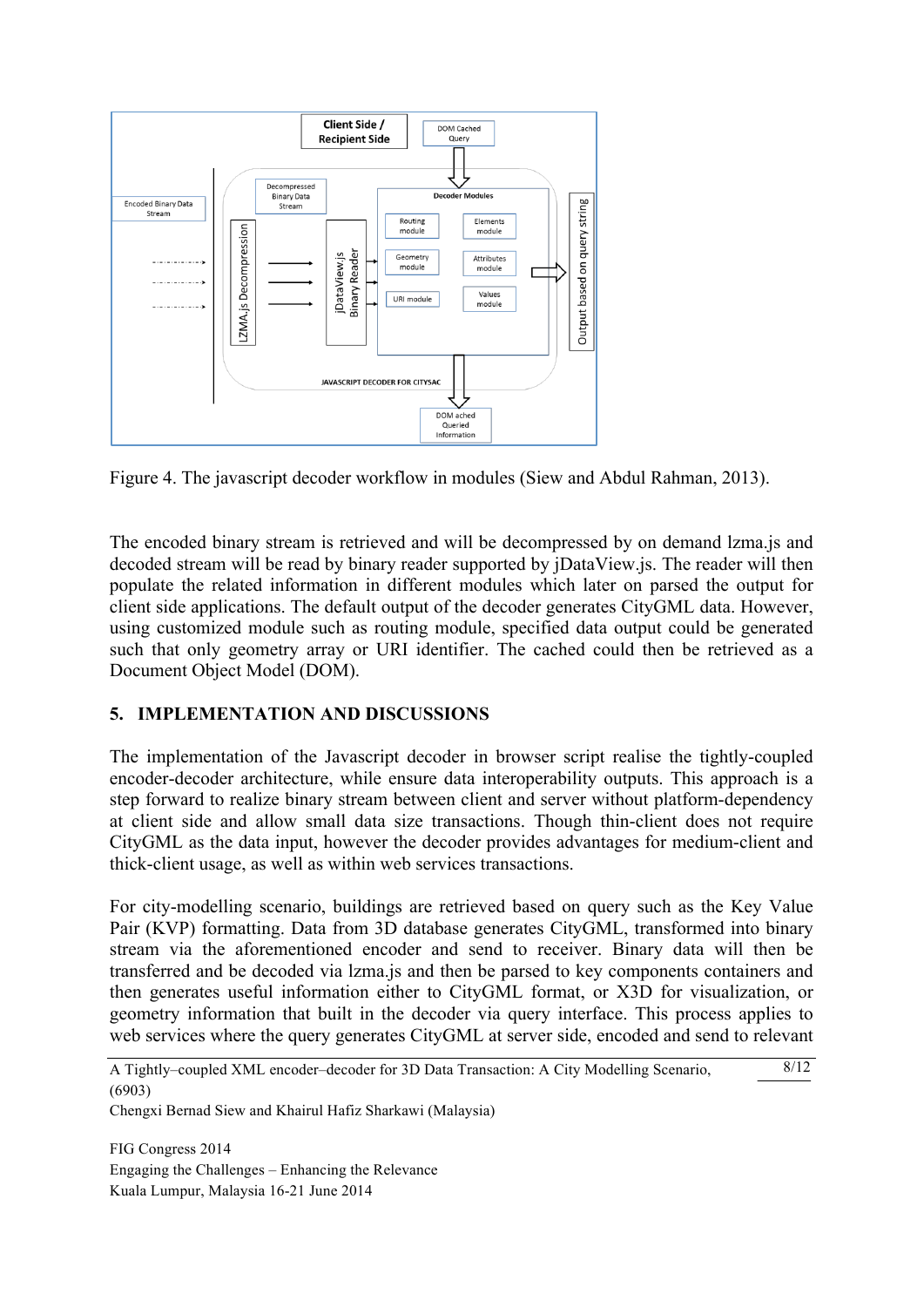web services for data processing. Figure 5 depicted the scenario where applying encoderdecoder coupling in web services allow minimal data transaction while maintaining interoperability.



Figure 5. Encoder-decoder coupling in web services for efficient transmission

## **6. CONCLUSIONS**

In this paper we discussed the performance of the encoder and the usage of the decoder with the query interface to retrieve information from the compressed document. The decoder is developed using Javascript browser language and open source Javascript library. The output of the decoded information is readable therefore interoperability is achieved on top of binary streamed data. We also demonstrate the information flow of the city-modelling application for Putrajaya 3D Corporation, Malaysia. The compressed document is compared with the stateof-the-art compressor and the average query time on geometry for a indexed face-set took around 16ms. In this experiment, it shows that XML compression technique is an alternative approach towards SDI data transaction as common gzip is insufficient due to the lacking of query capability.

A Tightly–coupled XML encoder–decoder for 3D Data Transaction: A City Modelling Scenario, (6903) Chengxi Bernad Siew and Khairul Hafiz Sharkawi (Malaysia)

 $9/12$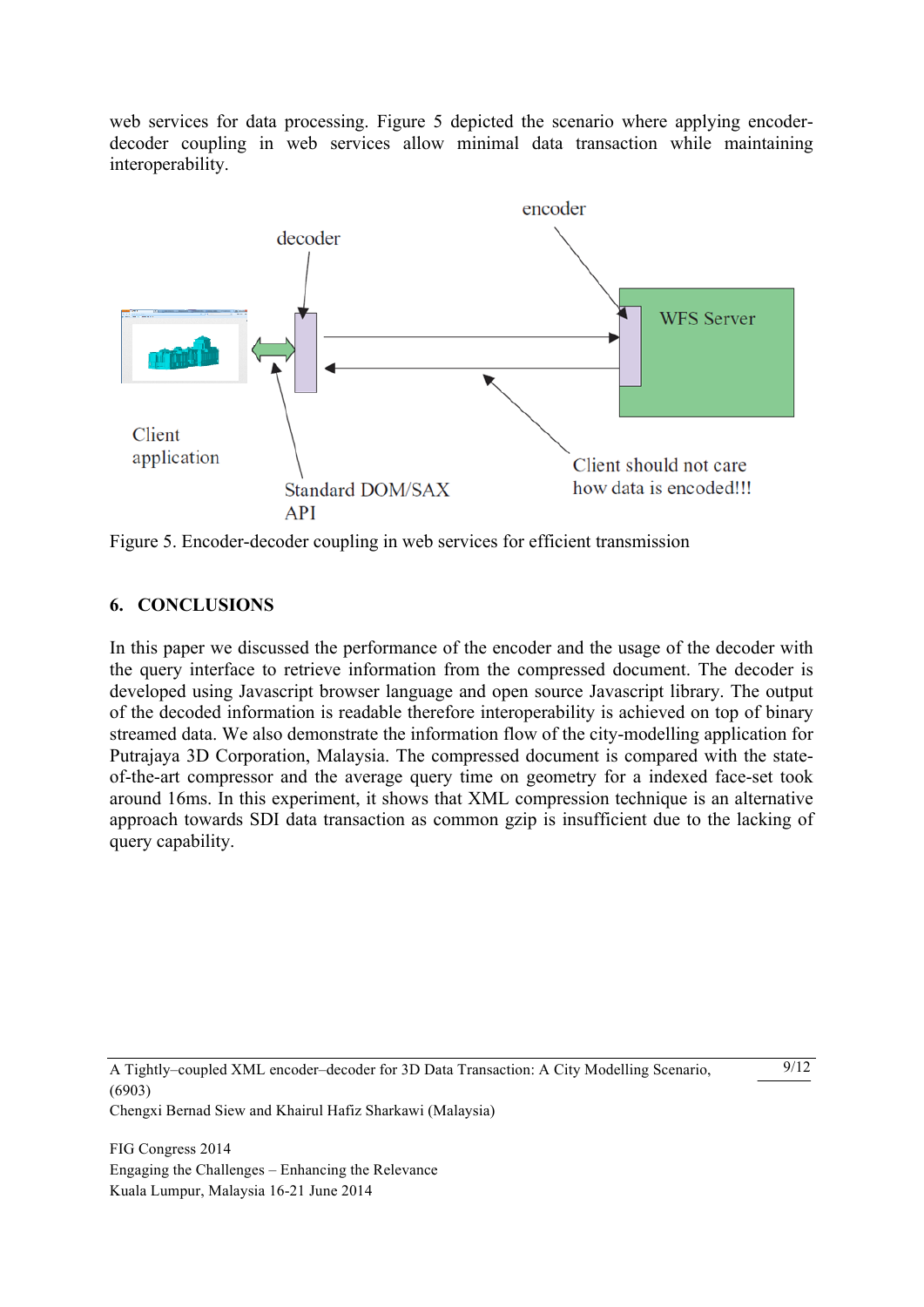#### **REFERENCES**

Alliez P., Desburn M., 2001, Valence-Driven Connectivity Encoding for 3D Meshes, Eurographics '01

Augeri Christophe J., Mullins Barry E., Bulutonglu Dursun A., Baldwin Rusty O., Baird III Leemon C., 2001, An Analysis of XML Compression Efficiency, EXPCS, 13-14 June. 2007, San Diego, CA. 978-1-59593-751-3/07/06

ASN.1: Fast infoset, 2005, Series X: Data Networks, Open System Communica-tions And Security, ITU-T X.891, Telecommunication Standardization Sector Of ITU

Basanow J, Pascal N, Neubauer S, Schilling A, Zipf A, 2008. Towards 3D Spatial Data Infrastructures (3D-SDI) based on open standards – experiences, re-sults and future issues, Advances in 3D Geoinformation Systems (2008) Springer, pp 65-86

Christensen A. Friis, Lutz M., Ostlander N., Bernard L., 2007, Designing Service Architectures for Distributed Geoprocessing, Transactions in GIS 11(6), pg. 799-817

Deering M., 1995, Geometry Compression, SIGGRAPH '95 Proceedings of the 22nd annual conference on Computer graphics and interactive techniques

Gazdzicki J, Linsenbarth A, (2004), 10th EC GI & GIS Workshop, ESDI State of the Art, Warsaw, Poland

Isenburg M., Snoeyin J., 2000, Spirale Reversi: Reverse Decoding of EdgeBreaker Encoding, Proceeding of 12th Canadian Conference on Computational Geometry

Isenburg Martin, 2013, LAZzip: Lossless compression of LiDAR data, ASPRS Journal

JDataview, https://github.com/gmarty/jsDataView. Accessed: 2013-Nov-15

Kolbe T. H., Gerhard K., Nagel C., Stadler A., 2008, 3D Geodatabase Berlin ver-sion 2.0.1a, Fachgebiet Methodik der Geoinformationstechnik der TU Ber-lin, 2008.

Lanig Sandra, Zipf Alexander, 2010, Proposal for a Web Processing Services (WPS) Application Profile for 3D Processing Analysis, 2010 Second Inter-national Conference on Advanced Geographic Information Systems, Ap-plications, and Services, IEEE 978-0-7695- 3951-5/10, pg 117-122

Lia P, Lan W, Xiao X, (2008), Sdi In China: Progress And Issues, The Interna-tional Archives of the Photogrammetry, Remote Sensing and Spatial In-formation Sciences. Vol. XXXVII. Part B4. Beijing

 $10/12$ 

Chengxi Bernad Siew and Khairul Hafiz Sharkawi (Malaysia)

A Tightly–coupled XML encoder–decoder for 3D Data Transaction: A City Modelling Scenario, (6903)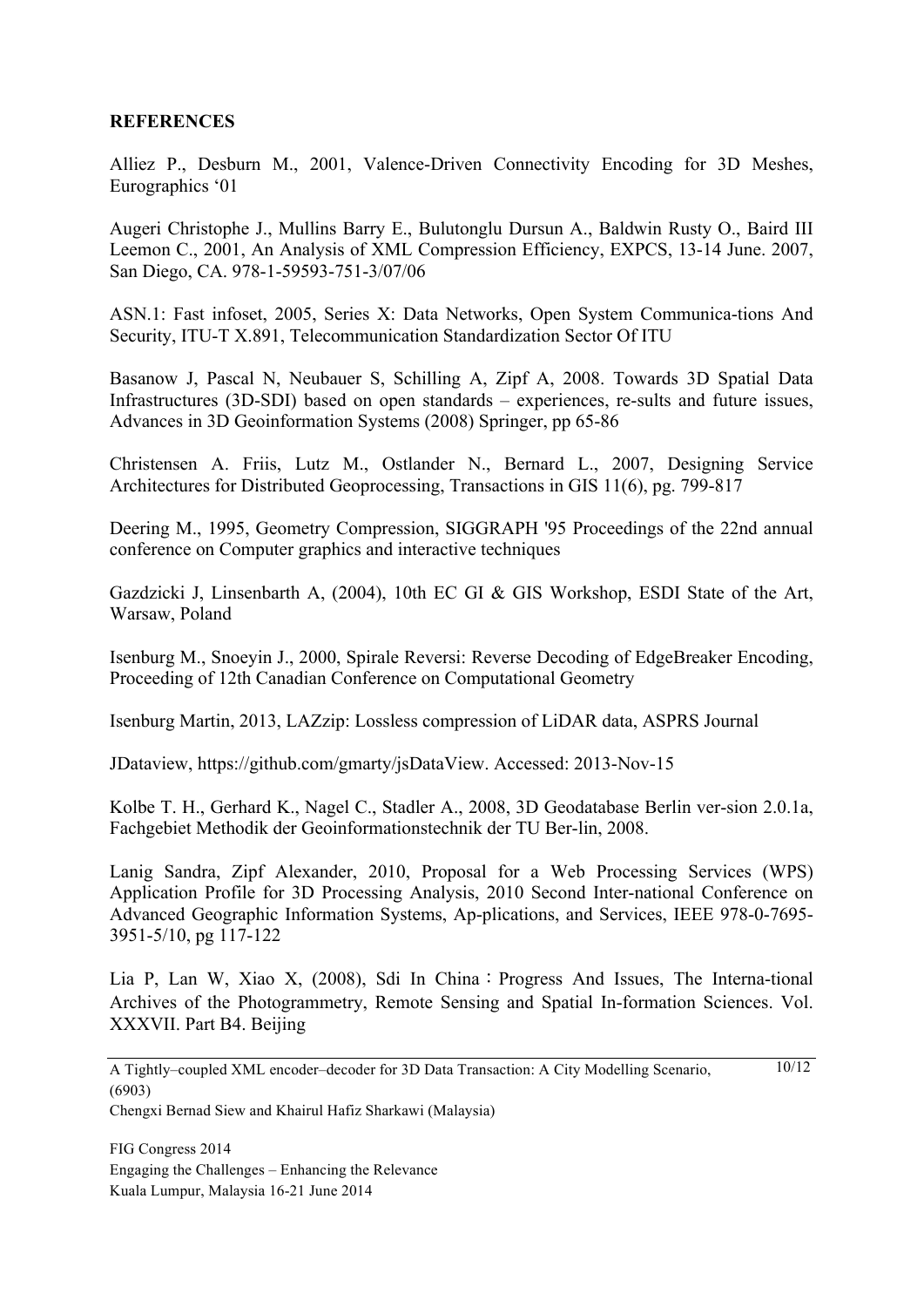Liefke H. and D. Suciu, 1999. XMill: An Efficient Compressor for XML Data. http://sourceforge.net/projects/xmill Accessed: 05-May-2012 Li, Weimin. Xcomp: An XML compression tool. Diss. University of Waterloo, School of Computer Science, 2003.

LZMAJS, https://github.com/nmrugg/LZMA-JS, Accessed: 2013-Nov-15

Min J., M. Park and C. Chung., 2003. XPRESS: A Queriable Compression for XML Data, Proceedings of the 2003 ACM SIGMOD International Confer-ence on Management of Data, 2003

Ng W., Lam W.Y, Wood P.T., Levene M., 2006. XCQ: A queriable XML compression system, Springer-Verlag London Limited 2006, Knowl Inf Syst (2006) 10(4): 421–452

Oracle Sun, Fast Infoset Documentation, http://java.sun.com/developer/technicalArticles/xml/fastinfoset/ Accessed: 01-March-2011

OGC, 2010. Draft for Candidate OpenGIS® Web 3D Service Interface Standard, Version: 0.4.0, OGC 09-104r1 pp 95

Peng Jingliang, Chang-Su Kim, C.-C. Jay Kuo, 2005, Technologies for 3D mesh compression: A survey, J. Vis. Commun. Image R. 16 (2005) pp. 688–733

Rossignac Jarek, 1999, Edgebreaker: Connectivity compression for triangle mesh-es, GVU Technical Report GIT-GVU-98-35

Shannon C. Communication in the presence of noise. Proceedings of the IRE, 37(1):10-21, 1949

Siew C Bernad, Alias A Rahman, 2013, A schema-aware encoder for putrajaya 3d, Urban and Regional Data Management, UDMS Annual 2013 - Pro-ceedings of the Urban Data Management Society Symposium 2013 , pp. 181-190

Stollberg Beate, Zipf Alexander, 2007, OGC Web Processing Service Interface for Web Service Orchestration, Springer-Verlag

Szymczak A., J. Rossignac, Wrap and zip decompression of the connectivity of triangle meshes compressed with Edgebreaker, Comput. Geom. 14 (1-3) (1999) 119–135

Taubin, G., Horn, W., Lazarus, F., Rossignac, J. (1998), Geometry coding and VRML, Proceedings of The IEEE, 86(6)

Tolani P. and J. Harista., 2002, XGrind: A Query-friendly XML Compressor, IN ICDE, pp 225-234

A Tightly–coupled XML encoder–decoder for 3D Data Transaction: A City Modelling Scenario, (6903) 11/12

Chengxi Bernad Siew and Khairul Hafiz Sharkawi (Malaysia)